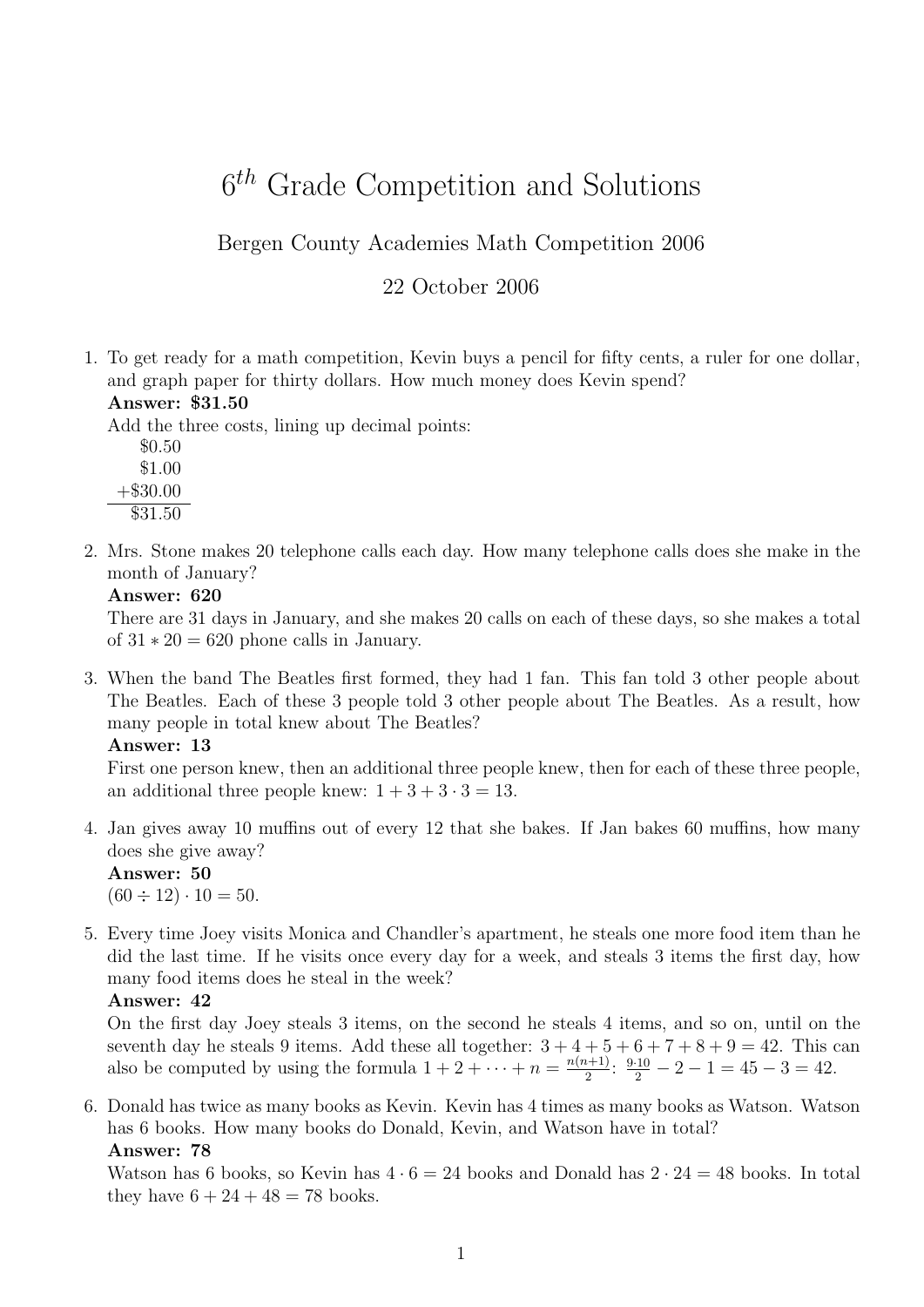7. Find the product of the even multiples of 5 that are greater than 1 and less than 49. Answer: 240000

The even multiples of 5 between 1 and 49 are simply the multiples of 10: 10, 20, 30, and 40.  $10 \cdot 20 \cdot 30 \cdot 40 = 240,000.$ 

8. How many perfect squares are there between 2 and 140?

#### Answer: 10

The perfect squares between 2 and 140 are  $2^2 = 4, 3^2 = 9, ..., 11^2 = 131$ . So there are  $11-2+1 =$ 10.

9. Compute  $(1 + 2 + 3 + \cdots + 98 + 99) \div (.01 + .02 + .03 + \cdots + .98 + .99)$ .

#### Answer: 100

Note that multiplying each term in the divisor by 100 yields  $1 + 2 + 3 + \cdots + 98 + 99$ . So the dividend is 100 times the divisor; thus the quotient is 100.

10. The sum of the ages of Sam and Cara is 30. Sam is 4 years younger than Cara. How old is Cara?

# Answer: 17

Guess-and-check solves this problem fairly quickly. Alternately, let  $x$  be Sam's age and  $y$  be Cara's age, in years. From the problem,  $x + y = 30$  and  $y - 4 = x$ . Substituting  $x = y - 4$  into the first equation yields  $y - 4 + y = 30 \Rightarrow 2y - 4 = 30 \Rightarrow 2y = 34 \Rightarrow y = 17$ .

11. Find the probability that a randomly chosen positive whole number less than or equal to 90 is a multiple of 17.

# Answer:  $\frac{1}{18}$

The positive multiples of 17 less than or equal to 90 are 17, 34, 51, 68, and 85. There are 5 such numbers out of a total 90. Thus the answer is  $\frac{5}{90}$ , or  $\frac{1}{18}$ .

12. Sixteen teams compete in a soccer tournament. Each game, one team wins and one team loses, and the losing team is eliminated. How many games must be played so that only one team remains undefeated?

# Answer: 15

Fifteen teams must be eliminated, and it takes one game to eliminate one team, so 15 games must be played.

13. The hypotenuse of a right triangle has length 10, and one of the legs has length 6. What is the area of the triangle?

# Answer: 24

By the Pythagorean Theorem,  $a^2 + b^2 = c^2$ , where a and b are the lenghts of the legs of a right triangle and c is the length of the hypotenuse. So the remaining leg of the triangle has length  $10^2 - 6^2 = \sqrt{64} = 8$ . The lengths of the legs are the base and height of the triangle. Since area equals one-half of the base times the height, the area of the triangle is  $\frac{6\cdot 8}{2} = 24$ .

14. Jen took pictures of exactly 40 birds. Exactly 30 of the birds were blue, and exactly 15 of the birds were male. How many of the birds were both blue and male?

#### Answer: 5

Adding together the number of blue birds plus the number of male birds counts the birds that are both blue and male twice. The total number of birds equals the number of blue (but not male) birds plus the number of male (but not blue) birds plus the number of blue male birds. So the number of blue male birds is the sum of of the number of blue birds and the number of male birds minus the total number of birds:  $30 + 15 - 40 = 5$ . This uses the principle of inclusion-exclusion.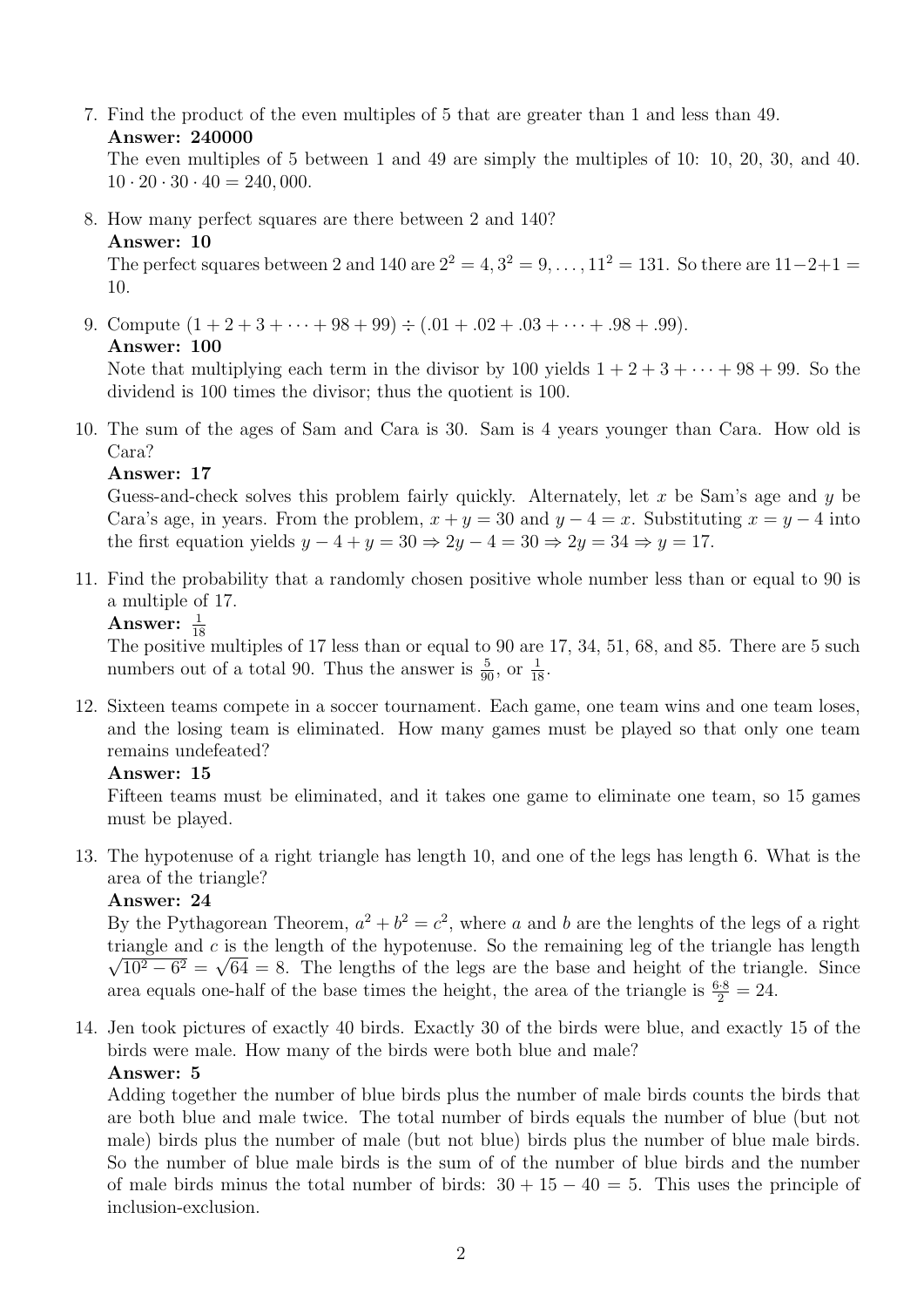- 15. 9 is 15\$ofwhatnumber? Answer: 60 Divide9by15\$:  $9 \div 0.15 = 60$ .
- 16. Connie took a test with 25 questions. For every question she got right, she earned 4 points, and for every question she got wrong, she lost 1 point. She answered every question, and got a score of 80. How many questions did she get right?

# Answer: 21

Guess-and-check can be used to solve this problem. Alternately, let c be the number of questions Connie got right. Then she got  $25-c$  questions wrong. So her score is  $4c-(25-c) = 5c-25 = 80$ . Solve for c:  $5c = 105 \Rightarrow c = 21$ .

17. Ian and Rob are having a barbecue. Ian goes to Shoprite and buys 62 ounces of meat. Rob goes to Pathmark and buys 82 ounces of meat. In total, how many pounds of meat did Ian and Rob buy? (There are 16 ounces in one pound.)

# Answer: 9

Together they bought  $62+82 = 144$  ounces of meat. Since one pound is equivalent to 16 ounces, they bought  $144 \div 16 = 9$  pounds of meat.

18. In 4 ponds, there are 33 ducks. For any arrangement of ducks in these ponds, you can find at least one pond with at least n ducks. What is the largest possible value of  $n$ ?

# Answer: 9

This is an application of the Pigeonhole Principle, with 33 "pigeons" (ducks) in 4 "holes" (ponds). Since  $33 \div 4 = 8.25$ , we round up to get the answer of 9.

19. Vincent likes to mix different types of soda. He buys one liter of cola for \$2.00, one liter of lemon-lime soda for \$1.50, and 2 liters of orange soda for a total of \$3.50. If he mixes these all together, what is the price per liter of the mixture?

#### Answer: \$1.75

The total cost is  $$2.00 + $1.50 + $3.50 = $7.00$ . There are four liters of the mixture. So the price per liter is  $$7.00 \div 4 = $1.75$ .

20. How many 2-digit whole numbers contain the digit 2 exactly once?

# Answer: 17

The 2-digit numbers that contain the digit 2 exactly once are 12, 20, 21, 23, 24, 25, 26, 27, 28, 29, 32, 42, 52, 62, 72, 82, and 92. There are 17 of them. This can also be seen by noting that either the first digit must be 2 or the second digit must be 2. If the first digit is 2, there are 9 options for the second digit, making 9 numbers. If the second digit is 2, there are 8 options for the first digit (it cannot be 0 or 2), making 8 numbers. So there are  $9 + 8 = 17$  in total.

21. Christine can sing 120 notes every minute, while Rachel can sing 180 notes every minute. If Christine and Rachel begin singing at the same time, how long, in seconds, will it take for their combined note total to equal 1080 notes?

# Answer: 216

Together they sing  $120 + 180 = 300$  notes every minute. So it takes 1080 notes  $\cdot \frac{1 \text{ minute}}{300 \text{ notes}} = 3.6$ minutes for them to sing 1080 notes. Convert this to seconds: 3.6 minutes  $\cdot 60 \frac{seconds}{minute} = 216$ seconds. This uses dimensional analysis: multiplying a given quantity by a ratio so that its unit cancels out and you are left with a different unit.

22. Farmer John wants to buy fencing for the perimeter of his rectangular field. The length of the field is 17 meters and the area of the field is 119 square meters. Given that fencing costs 10 cents per meter, how much money will Farmer John have to spend?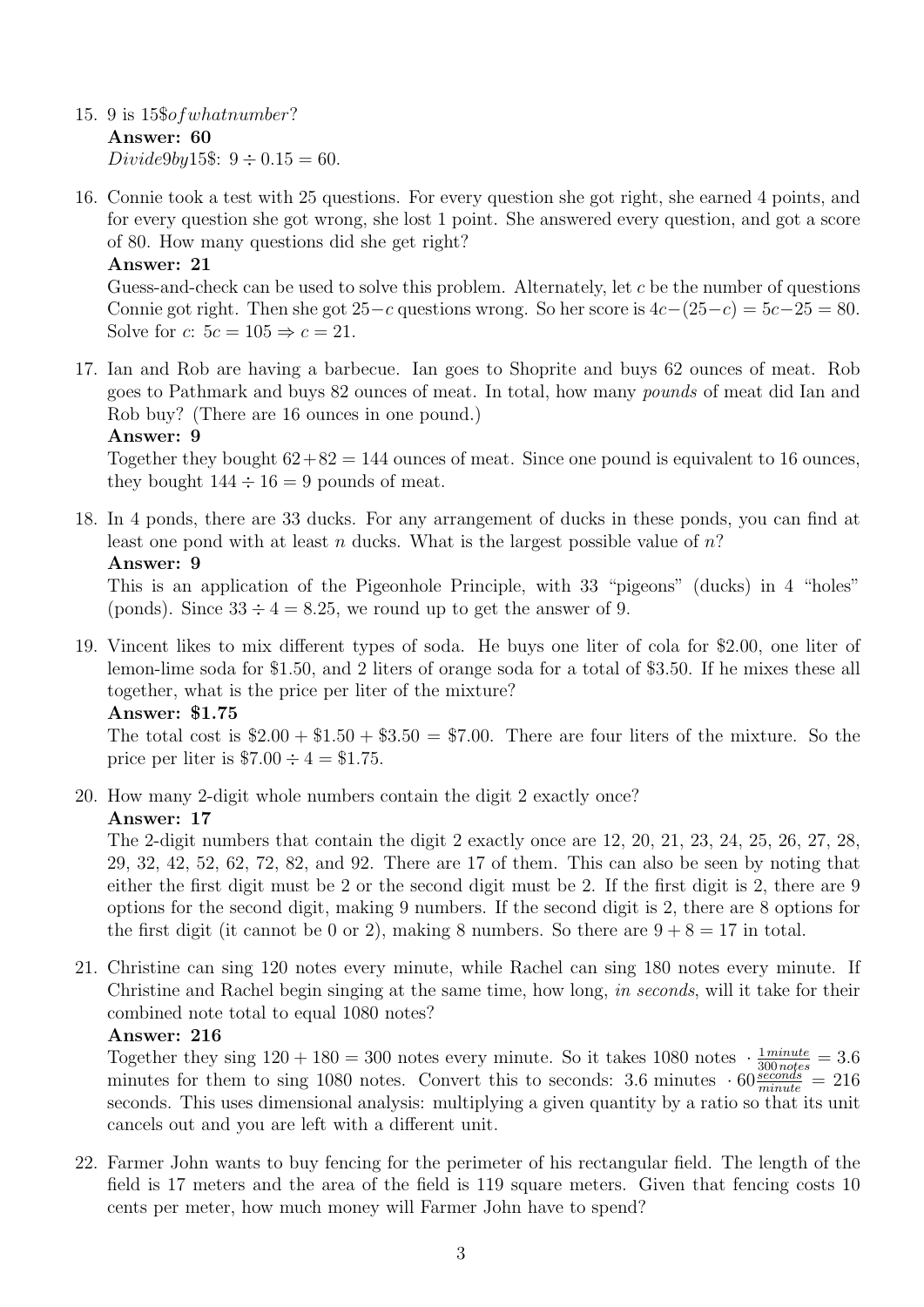# Answer: \$4.80

Since the area of a rectangle equals its length times its width, its width equals its area divided by its length. Thus the width of Farmer John's field is  $119 \div 17 = 7$  meters. The perimeter of the field is then  $17 + 17 + 7 + 7 = 48$  meters. So Farmer John must buy 48 meters of fencing at 10 cents per meter, for a total cost of  $48 \cdot 10 = 480$  cents, or \$4.80.

23. Sally has 7 coins, which together make 72 cents. Each coin is a penny, nickel, dime or quarter. How many dimes does Sally have?

Answer: 1

Sally must have 2 pennies, since every other coin has a cent value that is a multiple of 5. If her other 5 coins are all dimes, she would only have 52 cents, so she must have at least one quarter. If her other 4 coins are all dimes, she would only have  $25 + 40 + 2 = 67$  cents, so she must have at least two quarters. If her other 3 coins are all dimes, she would have  $50 + 30 + 2 = 82$  cents, which is too much, so at least one coin must be a nickel. This would yield  $50 + 20 + 5 + 2 = 77$ cents, which is still too much, so two coins must be nickels. Thus she has 2 pennies, 2 quarters, 2 nickels, and 1 dime  $(2 \cdot 1 + 2 \cdot 25 + 2 \cdot 5 + 1 \cdot 10 = 72)$ .

24. What is the number halfway between  $\frac{1}{13}$  and  $\frac{1}{9}$ ? Answer:  $\frac{11}{117}$ 

Find the arithmetic mean of the two fractions. Add the two fractions:  $\frac{1}{9} + \frac{1}{13} = \frac{13+9}{9\cdot 13} = \frac{22}{117}$ . Divide this sum by 2 to yield  $\frac{11}{117}$ .

25. What is the positive difference between the sum of the first fifteen positive even numbers and the sum of the first fifteen positive odd numbers?

```
Answer: 15
```
The first fifteen positive even numbers are  $2, 4, \ldots, 28$  and the first fifteen odd positive numbers are 1, 3, ..., 27. The desired difference is then  $(2 + 4 + \cdots + 28) - (1 + 3 + \cdots + 27)$ . By associativity, this equals  $(2 - 1) + (4 - 3) + \cdots + (28 - 17) = 1 + 1 + \cdots + 1$ , where there are fifteen 1's in the final expression. So the difference equals 15.

26. One issue of Math Magazine, which is published once per month, costs \$5. A yearlong subscription costs \$50, while a set of 10 yearlong subscriptions costs \$404. How much do I save per issue if I buy one set of 10 yearlong subscriptions and two additional yearlong subscriptions, rather than buying one magazine per month individually for the same time period? Answer: \$1.50

My set of 12 subscriptions costs \$504, and contains  $12 \cdot 12 = 144$  issues. This is a value of  $$504 \div 144 = $3.50$  per issue. Subtract this from the monthly price of \$5 per issue to obtain \$1.50.

27. My initials are the first letter of my first name followed by the first letter of my last name. How many possible sets of initials could I have? (There are 26 letters.)

# Answer: 676

There are 26 possibilities for the first letter of my first name and 26 possibilities for the first letter of my last name. So there are  $26 \cdot 26 = 676$  possibilities for my set of initials.

28. Let  $N = 20 \cdot 30 \cdot 50 \cdot 70 \cdot 90 \cdot 110 \cdot 130$ . What is the smallest prime number that is not a factor of N?

# Answer: 17

From the expression given for N in the problem, it can be seen that  $N = 2 \cdot 3 \cdot 5 \cdot 7 \cdot 9 \cdot 11 \cdot 13 \cdot 10^7$ . So the first six prime numbers  $2, 3, 5, 7, 11$  and 13 are all factors of N, while 17 - the next prime - is not.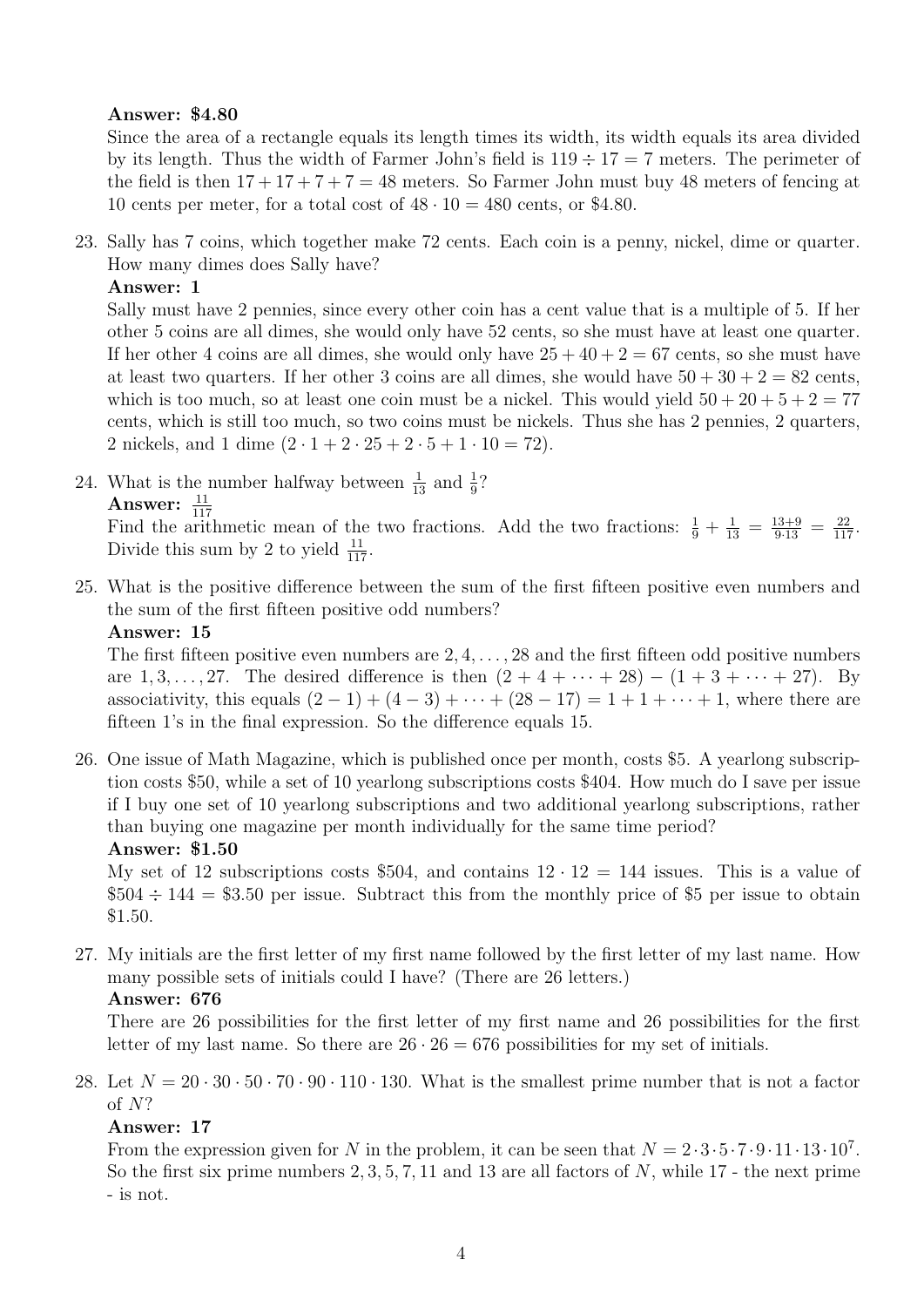29. The average (arithmetic mean) of five numbers in a list is 35. The average of the first two numbers is 26. What is the average of the last three numbers?

Answer: 41

The sum of all the numbers in the list is  $5 \cdot 35 = 175$ . The sum of the first two numbers is  $2 \cdot 26 = 52$ , so the sum of the last three numbers is  $175 - 52 = 123$ . The average of these numbers is  $123 \div 3 = 41$ .

30. If the length, width, and height of a box (rectangular prism) are all doubled, by how many times is the volume of the box increased?

#### Answer: 8

Since volume = length · width · height, the increased volume is  $2l \cdot 2w \cdot 2h = 8lwh = 8v$ , where  $l, w, h$  and v represent the original length, width, height, and volume, respectively.

31. Eddy scored 4 free throws out of the 13 free throws he has taken. How many consecutive shots must he now score in order to achieve a shooting percentage (free throws scored out of total free throws taken) of 50%?

# Answer: 5

Add one more free throw scored and one more free throw taken until the number taken is twice the number scored:  $\frac{5}{14}$ ,  $\frac{6}{15}$ ,  $\frac{7}{16}$ ,  $\frac{8}{17}$ ,  $\frac{9}{18}$ . 9 is half of 18, so if he scores the next 9 – 4 = 5 consecutive free throws, he will have a shooting percentage of 50%.

Alternately, let  $x$  be the number of consecutive shots he scores after the first 13 free throws. We want  $\frac{4+x}{13+x} = \frac{1}{2}$  $\frac{1}{2}$ . Solve for x:  $2(4+x) = 13 + x \Rightarrow 8 + 2x = 13 + x \Rightarrow x = 5$ .

32. How many lines of symmetry does a regular dodecagon (a polygon with 12 sides) have? Answer: 12

Since 12 is even, the lines of symmetry will either join two opposite vertices through the center, or join the midpoints of 2 opposite sides through the center. There are 6 of the first type and 6 of the second type, making 12 total.

33. If a box of donuts is marked down 20% from its original price of \$5, then marked back up 20% from the sale price, how much does this box of donuts cost now? Answer: \$4.80

Taking 20% off is the same as multiplying by  $1 - 0.20 = 0.80$ , so a 20% reduction off \$5 brings the price to  $0.80 \cdot $5 = $4$ . Marking this up by  $20\%$  is the same as multiplying by 1.20, giving the desired result  $1.20 \cdot $4 = $4.80$ .

- 34. On planet Penev, the symbol  $\{-\}$  is defined as follows:  $\{\frac{x}{y}\}$  $\overline{y}$  $\left\{ = (-1)^{x+y}$ . Compute  $\left\{ \frac{2}{4} \right\}$ 4  $\big\}$ . Answer: 1 From the given definition,  $\left\{\frac{2}{4}\right\}$ 4  $\{ = (-1)^{2+4} = (-1)^6 = 1, \text{ since } 6 \text{ is even.} \}$
- 35. Three ducks Duck 1, Duck 2, and Duck 3 are sitting in a row. Duck 1 quacks once every six minutes. Duck 2 quacks once every nine minutes. Duck 3 quacks once every fifteen minutes. Given that all three ducks quack at 1:00 PM, when is the next time they will all simultaneously quack? ("Simultaneously" means at the same time.)

#### Answer: 2:30 PM

Find the least common multiple of the times between quacks: the least common multiple of 6, 9, and 15 is 90  $(2 \cdot 3 \cdot 3 \cdot 5)$ . So all three ducks quack simultaneously every 90 minutes. Since they all quack at 1:00 PM, the next time they all quack is 90 minutes later, or 2:30 PM.

36. The angle measures of *acute* triangle ABC are all positive whole numbers. If  $m\angle A = 50°$ , what is the smallest possible measure, in degrees, of  $\angle B$ ? Answer: 41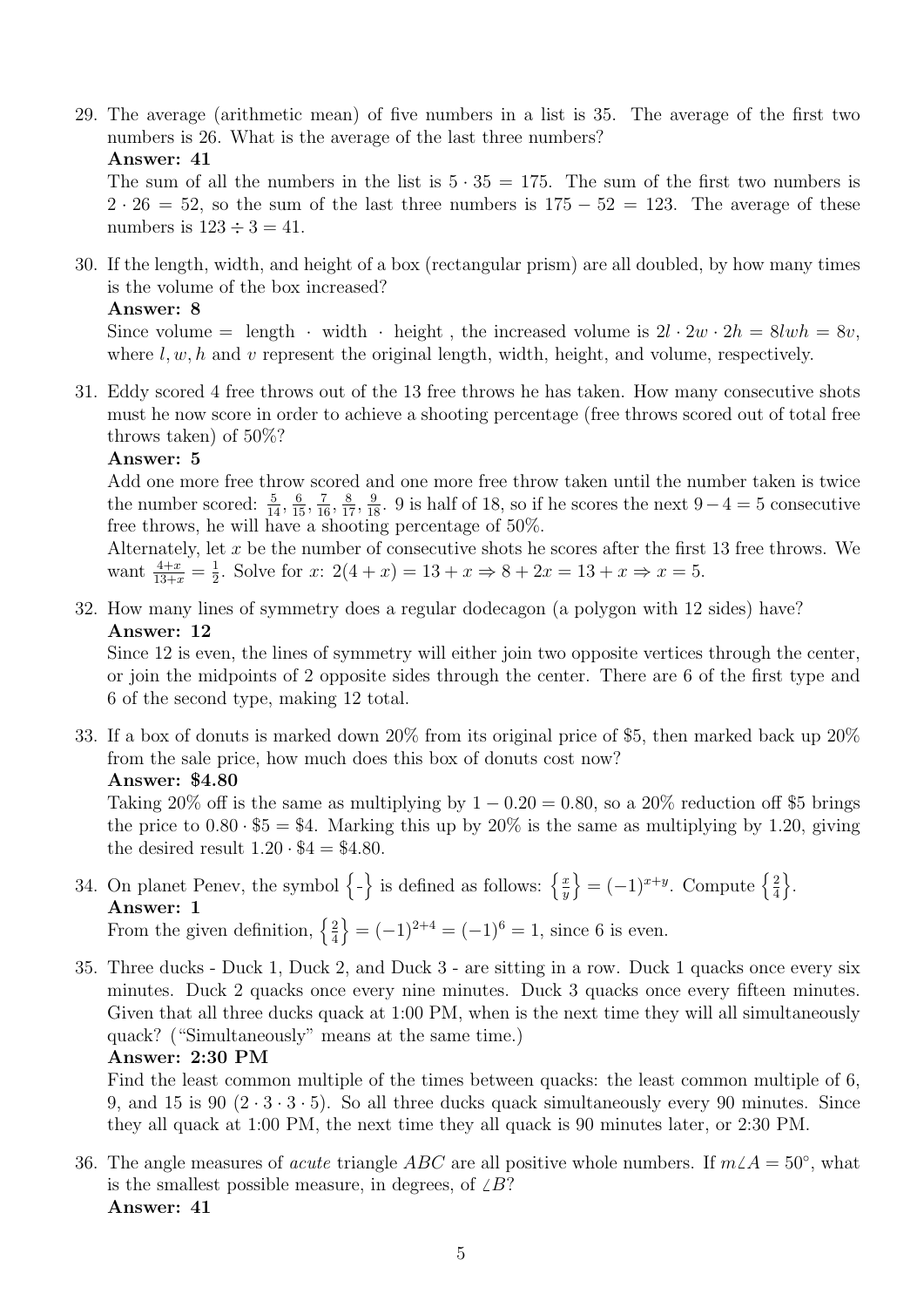The sum of the three internal angles of a triangle is  $180^\circ$ . So  $m\angle B + m\angle C = 180^\circ - m\angle A =$  $180^{\circ} - 50^{\circ} = 130^{\circ}$ . The measure of  $\angle B$  is smallest when  $\angle C$  is largest. Since  $\triangle ABC$  is acute, each angle measures less than 90°, so the maximum value for the measure of  $\angle C$  is 89°. Thus the smallest value for the measure of  $\angle B$  is  $130^{\circ} - 89^{\circ} = 41^{\circ}$ .

37. Three children at a time can play jacks. For 30 minutes, 5 children take turns playing jacks so that each child plays for the same amount of time. How many total minutes does each child play jacks?

#### Answer: 18

Since three children at a time play for 30 minutes, there are  $3 \cdot 30 = 90$  total minutes spent playing jacks. This is divided equally among the five children, so each child plays for  $90 \div 5 = 18$ minutes.

38. A palindrome is a number that reads the same left-to-right as right-to-left. For example, 1234321 is a palindrome. How many palindromes between 1000 and 9999 are divisible by 5? Answer: 10

Note that any multiple of 5 ends in 0 or 5, so a palindrome must end in 5 (since the first digit cannot be 0). Hence palindromes between 1000 and 9999 divisible by 5 are of the form  $5xx5$ , where x is any digit. Since there are 10 possibilities for x, there are 10 palindromes between 1000 and 9999 that are divisible by 5.

39. Dan runs at a speed of  $1.1\pi$  miles per hour. How long, in hours, does it take Dan to run 2.75 times around a circle with radius 1 mile?

#### Answer: 5

The circumference of a circle equals  $2\pi r$ , where r is the circle's radius. So the circle in the problem has circumference  $2\pi \cdot 1 = 2\pi$  miles. Running around it 2.75 times is thus  $2.75 \cdot 2\pi$ 5.5π miles. Since distance=rate·time, time=distance÷rate and Dan's time is 5.5π miles ÷  $1.1\pi$  miles/hour = 5 hours.

40. To complete his meal, James must select 3 different side dishes and one drink. There are 6 available different side dishes and 4 available drinks. The order in which James selects the side dishes and drinks does not matter. How many different meals can James select?

#### Answer: 80

James can select  $\binom{6}{3}$ 3  $=\frac{6!}{3!3!}=\frac{6\cdot5\cdot4}{3\cdot2\cdot1}=20$  different combinations of side dishes. For each of these combinations of side dishes, he has four choices of drink, for a total of  $4 \cdot 20 = 80$  different meals. Note:  $\binom{n}{k}$ k ), read "n choose  $k$ ," denotes the expression for the number of ways to choose k elements from a set of *n* elements. It is equal to  $\frac{n!}{k!(n-k)!}$ .

41. Compute  $(\sqrt{2^3})^{\frac{4}{3}}$ .

# Answer: 4

**Answer: 4**<br>Taking a square root is equivalent to raising to the  $\frac{1}{2}$  power:  $\sqrt{2^3} = (2^3)^{\frac{1}{2}}$ . Using the rules of exponents, we see that  $((2^3)^{\frac{1}{2}})^{\frac{4}{3}} = 2^{3 \cdot \frac{1}{2} \cdot 4 \cdot \frac{1}{3}} = 2^2 = 4$ .

42. Dr. Mayers raises chickens and rabbits in his classroom. He counts 450 total animals, and 1050 total legs on the animals. Each chicken has 2 legs, while each rabbit has 4 legs. How many rabbits does Dr. Mayers have?

# Answer: 75

Let the number of chickens be c and the number of rabbits be  $r$ . From the given information,  $r + c = 450$  and  $4r + 2c = 1050$ . Multiplying the first equation by 2 and subtracting it from the second yields  $2r = 150$ . Therefore  $r = 75$ .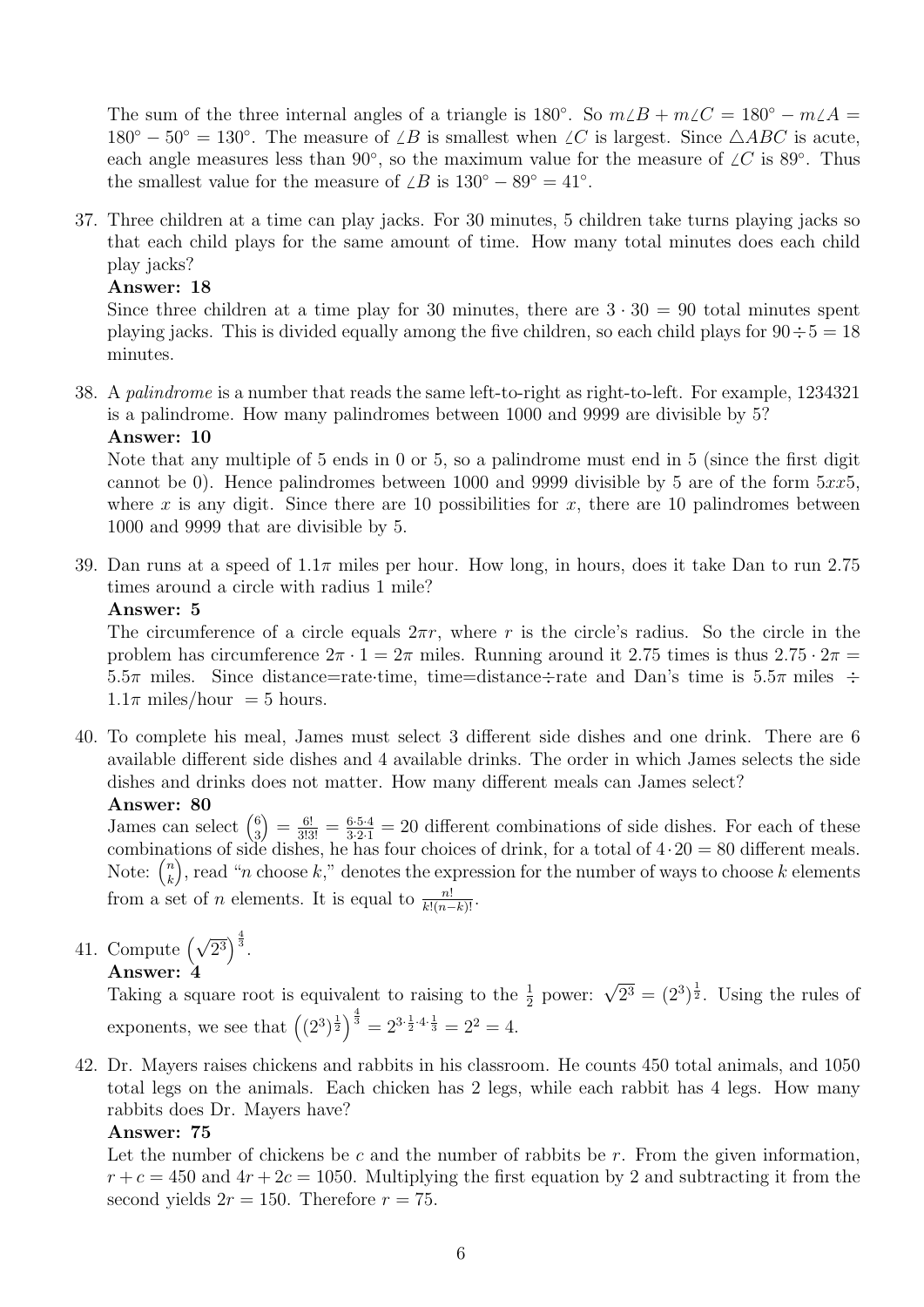Note: This problem can also be solved without using any algebra. The classic method is to first assume that all the animals are chickens, and then switch in a rabbit for a chicken until the leg number becomes 1050.

43. Aaron and John have a 300-square-foot lawn. It takes Aaron 30 minutes to mow the lawn alone, and it takes John 20 minutes to mow the lawn alone. If Aaron and John work together to mow the lawn at the same time, how long, in minutes, will it take them to mow it? Answer: 12

Aaron mows at a rate of  $\frac{300sqrtft}{30min} = 10 \frac{sqrtft}{min}$ , and John mows at a rate of  $\frac{300sqrtft}{20min} = 15 \frac{sqrtft}{min}$ . Together they mow at a rate of  $10+15=25\frac{sqft}{min}$ . So they mow the 300-square-foot lawn in  $\frac{300sqft}{25sqft/min}=12$ minutes.

44. Four different numbers A, B, C and D are chosen from the set

$$
\{-4, -\frac{3}{2}, -1, 0, \frac{5}{8}, 1, 4, 7\}.
$$

What is the smallest possible value of the sum  $\frac{A}{B} + \frac{C}{D}$  $\frac{C}{D}$ ? Answer:  $-\frac{67}{5}$ 5

The sum is smallest when both fractions are negative and as far from zero as possible. This occurs when the two fractions are  $\frac{7}{-1}$  and  $\frac{-4}{5/8}$ , which sum to  $-\frac{67}{5}$  $\frac{57}{5}$ .

45. Richard plays darts on a circular dartboard that is made up of two concentric circles (two circles with the same center but different sizes). Getting a bulls-eye means hitting anywhere in the inner circle, which has radius 2 inches. The outer circle has radius 3 inches. Richard always hits the dartboard, but does not always get a bulls-eye. If Richard has an equal chance of hitting each point on the dartboard, what is the probability that Richard gets a bulls-eye in his next shot?

# Answer:  $\frac{4}{9}$

The area of a circle is  $\pi r^2$ , where r is the circle's radius. Since the probability of hitting each point is equal, divide the bulls-eye area by the total area:  $\frac{\pi \cdot 2^2}{\pi \cdot 3^2}$  $\frac{\pi \cdot 2^2}{\pi \cdot 3^2} = \frac{4}{9}$  $\frac{4}{9}$ .

46. In the game of Gaussball, there are two ways to score points: a regular goal, worth 3 points; and a Gauss goal, worth 4 points. What is the greatest whole number that cannot be earned as a score in a game of Gaussball?

#### Answer: 5

A score of 6 is possible by scoring two regular goals. One regular goal and one Gauss goal earn a score of 7, and two Gauss goals earn a score of 8. Any greater whole number can be earned as a score by earning 6, 7 or 8 points and then scoring some number of regular goals. So every whole number greater than or equal to 6 can be earned as a score in Gaussball, while 5 cannot.

47. What is the units digit of  $8^{22}$ ?

# Answer: 4

When finding the units digits of successive powers of 8, it is only necessary to multiply the preceding units digit by 8.  $8^1 = 8$  and  $8^2 = 64$ , so the units digit of  $8^3$  is the units digit of  $4 \cdot 8 = 32$ , which is 2. The units digit of  $8^4$  is then 6, and the units digit of  $8^5$  is 8. Since we have only been multiplying by 8 and now the units digit 8 has repeated, we have a repeating pattern of units digits: 8, 4, 2, 6. Since this pattern consists of 4 terms, and 20 is a multiple of 4, the units digit of  $8^{22}$  is the same as the units digit of  $8^{2}$ , which is 4.

48. Dr. Crane gave her class five homework assignments. Arthur only did three of these assignments. Dr. Crane picks two assignments at random to check, out of the five she gave. What is the